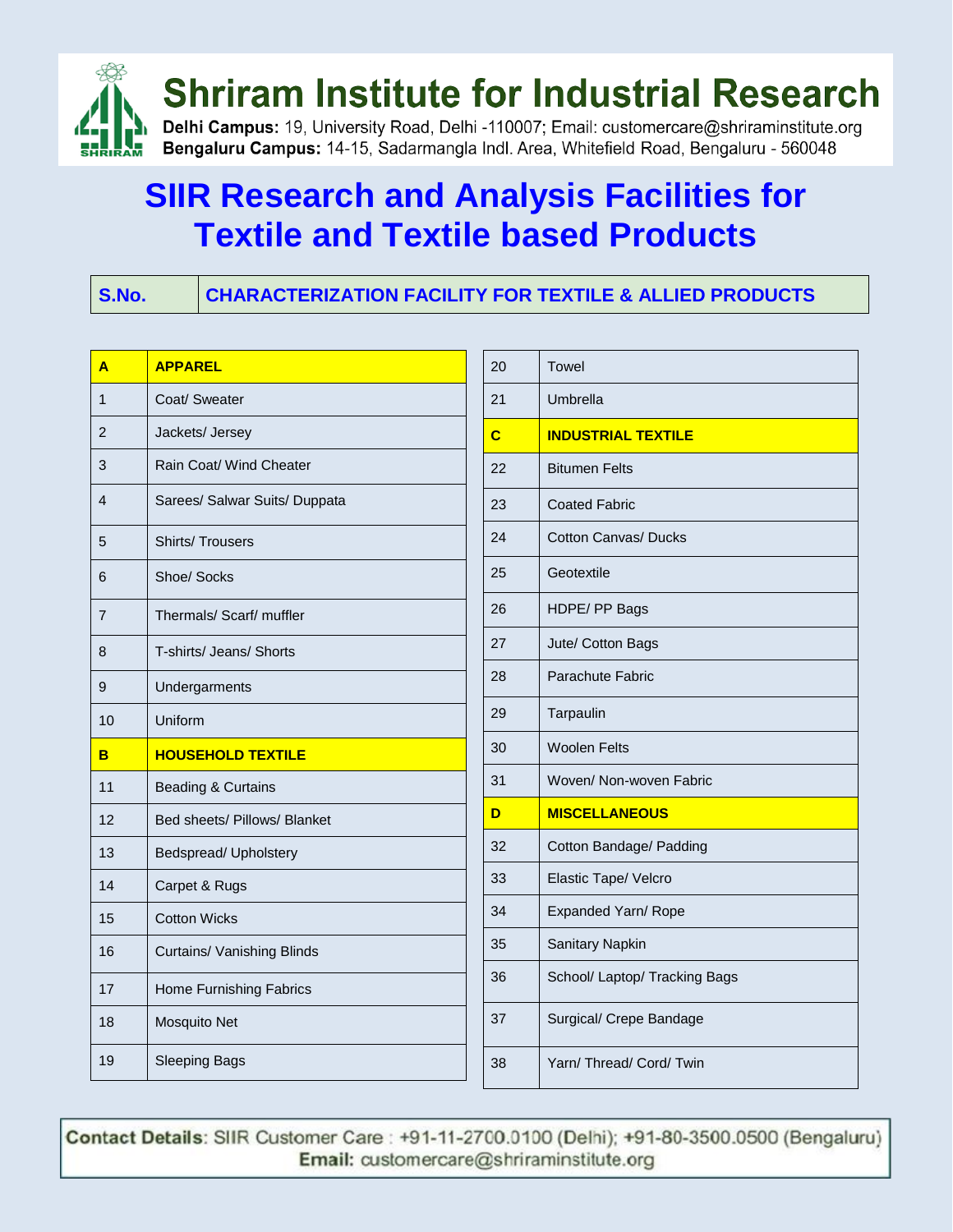

### **Shriram Institute for Industrial Research**

Delhi Campus: 19, University Road, Delhi -110007; Email: customercare@shriraminstitute.org Bengaluru Campus: 14-15, Sadarmangla Indl. Area, Whitefield Road, Bengaluru - 560048

#### **S.No. FACILITY OF CONDUCTING TEST PARAMETERS FOR TEXTILE & ALLIED PRODUCTS**

| A              | <b>CHEMICAL</b>                                        |
|----------------|--------------------------------------------------------|
| 1              | <b>Burning Rate</b>                                    |
| $\overline{2}$ | Chloride content                                       |
| 3              | Colour / Colour difference                             |
| 4              | Colour fastness - Dry Cleaning                         |
| 5              | Colour fastness - Organic Solvent                      |
| 6              | Colour fastness - Perspiration                         |
| $\overline{7}$ | Colour fastness - Rubbing                              |
| 8              | Colour fastness - Water                                |
| 9              | Dimensional change due to Washing                      |
| 10             | Dimensional change due to Water                        |
| 11             | <b>Flame Resistance</b>                                |
| 12             | <b>Flame Spread Properties</b>                         |
| 13             | Flammability - Angular                                 |
| 14             | Flammability - Horizontal                              |
| 15             | Flammability - Vertical                                |
| 16             | Identification and Composition of Acrylic              |
| 17             | Identification and Composition of Cellulose<br>acetate |
| 18             | Identification and Composition of Cotton               |
| 19             | Identification and Composition of Nylon                |
| 20             | Identification and Composition of Polyester            |

| 21 | Identification and Composition of Polypropylene |
|----|-------------------------------------------------|
| 22 | Identification and Composition of Viscose       |
| 23 | Identification and Composition of Woolen        |
| 24 | <b>Moisture Content</b>                         |
| 25 | pH of water extract                             |
| 26 | <b>Proofing Content</b>                         |
| 27 | Solvent Extractable Matter                      |
| 28 | Sulphate content                                |

Contact Details: SIIR Customer Care : +91-11-2700.0100 (Delhi); +91-80-3500.0500 (Bengaluru) Email: customercare@shriraminstitute.org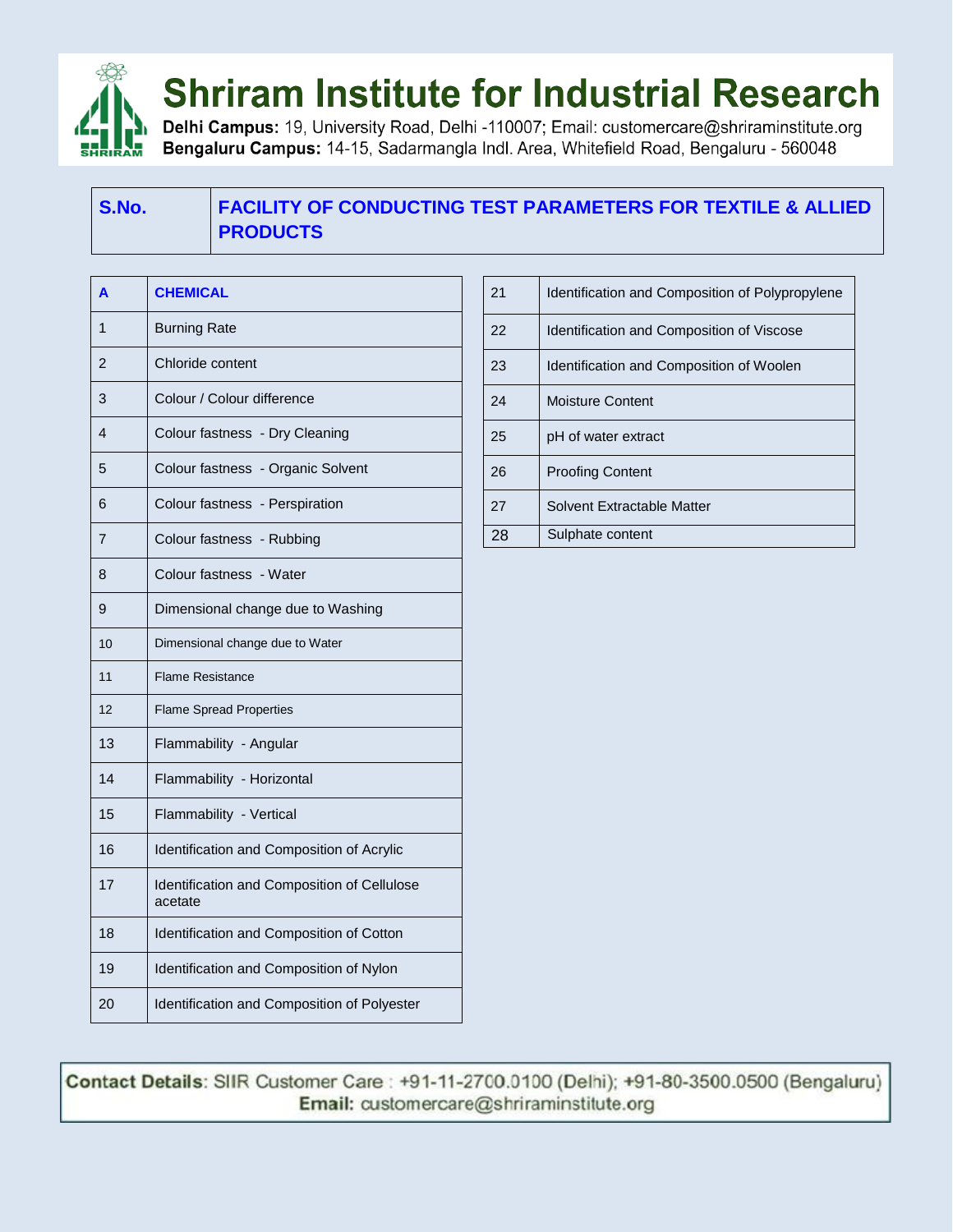

# **Shriram Institute for Industrial Research**

Delhi Campus: 19, University Road, Delhi -110007; Email: customercare@shriraminstitute.org Bengaluru Campus: 14-15, Sadarmangla Indl. Area, Whitefield Road, Bengaluru - 560048

| B  | <b>Elemental Analysis</b> |
|----|---------------------------|
| 29 | Antimony                  |
| 30 | Aluminum                  |
| 31 | Arsenic,                  |
| 32 | <b>Barium</b>             |
| 33 | Cadmium                   |
| 34 | Calcium                   |
| 35 | Chromium                  |
| 36 | Cobalt                    |
| 37 | Copper                    |
| 38 | Iron                      |
| 39 | Lead                      |
| 40 | Magnesium                 |
| 41 | Manganese                 |
| 42 | Mercury                   |
| 43 | Molybdenum                |
| 44 | <b>Nickel</b>             |
| 45 | Phosphorus                |
| 46 | Potassium                 |
| 47 | Selenium                  |
| 48 | Silica                    |
| 49 | Sodium                    |
| 50 | Tin                       |

| 51 | Titanium                                       |
|----|------------------------------------------------|
| 52 | Vanadium                                       |
| 53 | Zinc                                           |
| 54 | Zirconium                                      |
| C  | <b>PHYSICO-MECHANICAL</b><br><b>PROPERTIES</b> |
| 55 | Abrasion resistance                            |
| 56 | Absorbency                                     |
| 57 | Accelerated aging                              |
| 58 | Anti-staticity                                 |
| 59 | <b>Ball Burst</b>                              |
| 60 | <b>Block resistance</b>                        |
| 61 | <b>Blocking resistance</b>                     |
| 62 | Breaking strength of fabric                    |
| 63 | Breaking strength of seam                      |
| 64 | <b>Bursting strength</b>                       |
| 65 | Coating adhesion                               |
| 66 | Corrected Mass per bag                         |
| 67 | Count of yarn/ Linear Density                  |
| 68 | Count strength product (CSP)                   |
| 69 | <b>Courses and Wales</b>                       |
| 70 | Crease recovery angle                          |
| 71 | Dimension/ Size                                |
| 72 | Disposability                                  |

Contact Details: SIIR Customer Care: +91-11-2700.0100 (Delhi); +91-80-3500.0500 (Bengaluru) Email: customercare@shriraminstitute.org